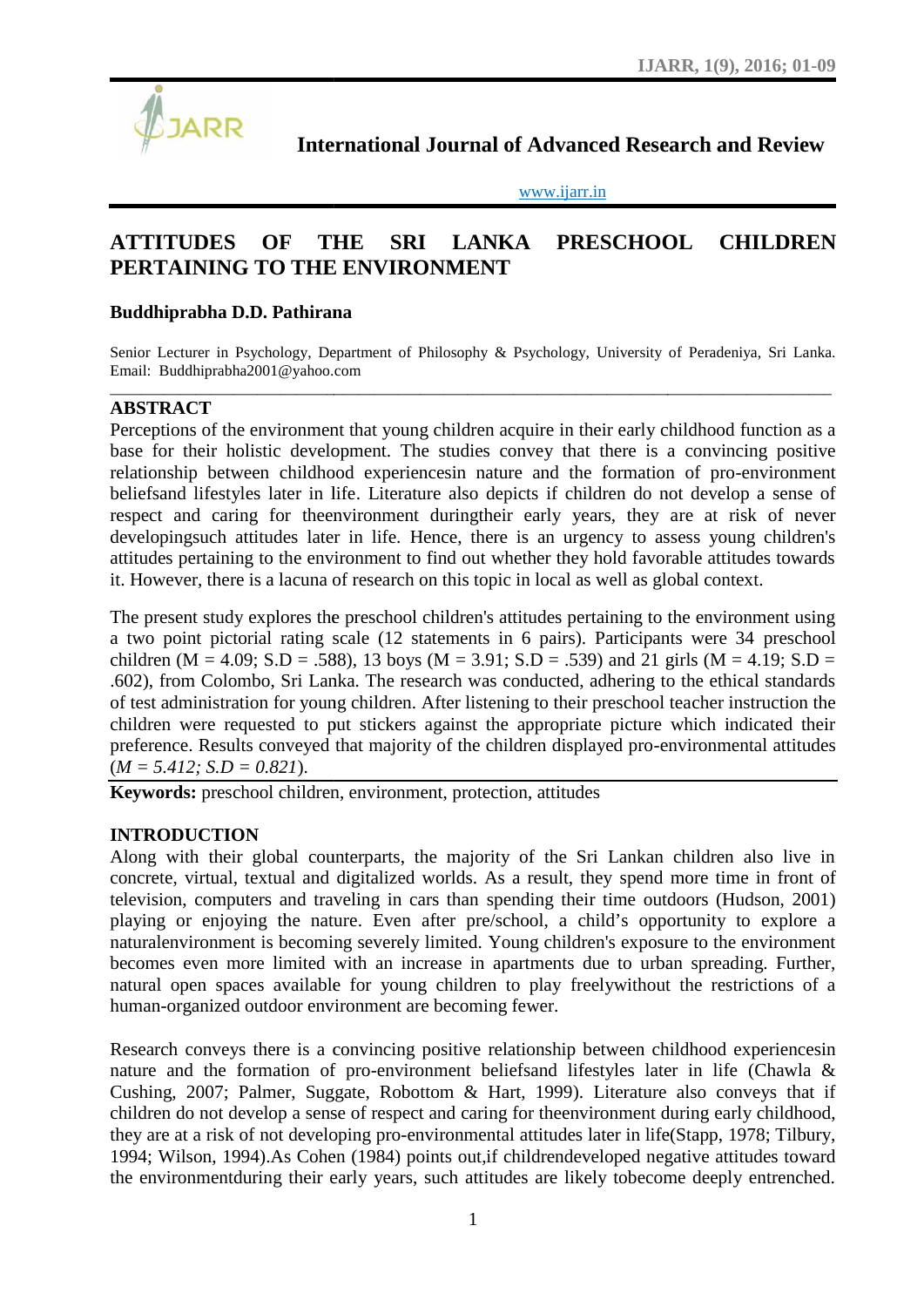Therefore, the importance of early years as a critical factor in the formation of the pro environmental attitudes pertaining to the environment and its protection (Tilbury, 1994) has been globally accepted the concept (UNESCO, 1976).

## **Environmental Education in Early Childhood**

Belgrade charter (UNESCO, 1976) views the ultimate goal of environmental education as the development of an environmentally literate citizenry. Early childhood is considered as a critical period in human development with young children as active and inquisitive entities. Hence, environmental education provided during the early years would create a powerful impact in the lives of young children. Environmental education based on life experiences is a necessity and should begin during the very earliest years of life. Mainly due to the fact that such experiences play a critical role in shaping lifelong attitudes(Wilson, 1994' Pratt, 2009), values, and patterns of behavior within preschool children to preserve and cherish natural environments(Davis, 1998).

However, unlike structured and organized approach used in formal schools environmental education during early childhood requires to be more about free discovery and spontaneous learning involving activities to suit the developmental milestones (The North American Association for Environmental Education, 2010; Nazmi Ahmadi, & Bazargan, 2015)on each child's own terms free discovery on each child's own terms (Wilson, 1994). Moreover, goals of environmental education for early childhood stress the importance of holistic knowledge of the natural world as well as the emotions (Wilson, 1994; Harlan and Rivkin, 2008), personal perceptions, attitudes, and connectionswith nature(Pratt, 2009; Wilson, 1994) dispositions and skills (Wilson, 1994; Gardner, 1999). Hence, providingopportunities for the growth and development ofthe whole child (Nazmi et al., 2015), opportunities to develop a senseof wonder about nature, and earnest engagement in discovery about the real world can be considered as key elements of environmental learning during early childhood. Therefore, research support multidimensional curriculum planning on the formation of environmental literacy in preschoolers (Nazmi et al., 2015)

Hence, Davis (1998) lists two goals of environmental educational programs: 1. provide children with direct experienceswithin their environment fostering positive feelings and attitudes about that environmentand 2. provide practical outdoor hands-on experiences designed to help develop earth-wiseattitudes.Chapman and Sharma, (2001) states that objectives of the early childhood environmental education, should also exist in the moral-social continuum to fosters the sense of responsibility for the state of the environment observed in all aspects of their personal and social behavior within children for them to learn practical skills in how to monitor the environment, protect it, improve it and foster nature.

#### **Early Childhood Education in Sri Lanka**

Majority of the early childhood education institutes providing ECCD services for preschool-aged children (i.e. children between the 3 to 5 years) are managed by private bodies or religious/non governmental organizations (Wijetunge & Wickramarathna, 2003); paid by parents or sponsored by local and international non- governmental organizations; conducted more or less as a small business or charity (Pathirana, 2015).

In spite of its high literacy, the national education systems to this date recognize the child from the age of 6 years conveying the reluctance to allocate sufficient resources for early childhood educational activities of the Sri Lankan children (Pathirana, 2015). However, Sri Lanka is in the process of making varied commendable commitments to reinvigorate the development of its young children (UNICEF, 2005). It also includes being a signatory to the child rights charter, acknowledging importance of early childhood in its development efforts (Pathirana, 2006;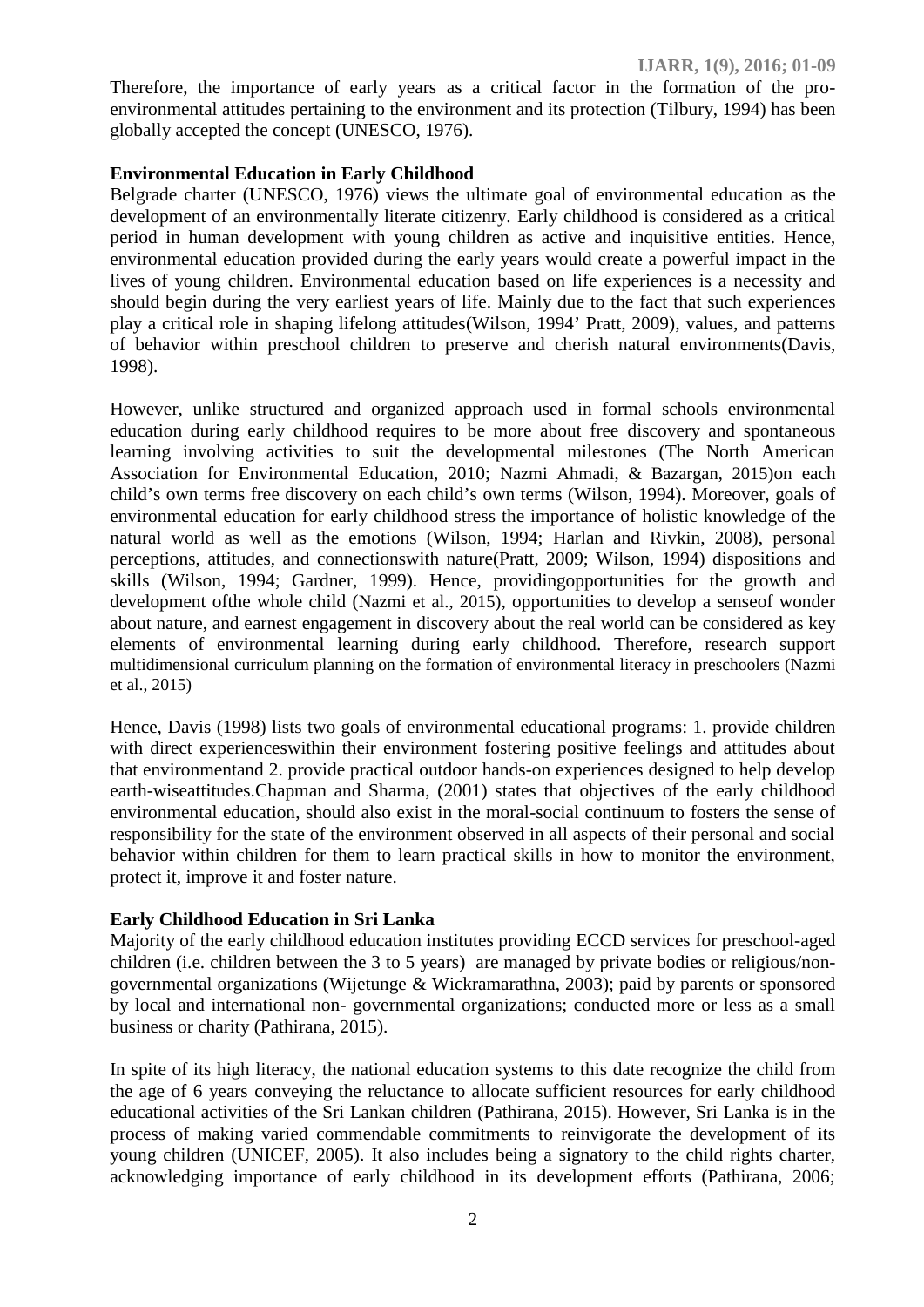UNICEF, 2005; The World Bank, 2005) and devoting considerable resources to implementstandards, guidelines for preschools/ day care centers(Wijetunge et al, 2003) and implementing capacity building programs, food/ nutrition and other developmental programs (Ministry of Women and Child Affairs, 2016).

## **Environmental Education for Preschool Children in Sri Lanka**

Activity/Play based environmental education has been successfully in cooperated into the early childhood education programs in Sri Lanka for decades (Ministry of Women and Child Affairs, 2016; UNICEF, 2011; Pathirana, 2011). In accordance with the environmental educational objectives of the UNESCO(1976; 1998), environment education programs also mobilized preschool and school communities to take collective action by developing their own plans and strategies such as increased access to safe drinking water and basic sanitation facilities, improved rubbish disposal practices and protecting school environments (UNICEF, 2011). Further, Child- Friendly School (CFS) have increased community understanding of the importance of creating conducive and eco-friendly environments for children, along with other activities such as school gardens(UNICEF, 2013).

In addition, some Sri Lankan preschools, especially ones in rural areas have child-friendly play spaces made up of reused materials (i.e. swings made of used tires and coconut husks..), popularly known as 'Sellam Midula' ('Play Garden'). A windfall of funds which reached Sri Lanka after Tsunami also added improvements to preschools in Tsunami affected areas. Among the quality added, culturally sensitiveitems to these preschools was a child-friendly play spaces or improved versions of 'Sellam Midula' provided to preschools (i.e. Made up of reusable items such as old tyres repainted in bright colors). Not only were these play spaces cost effective but it created a sense of unity and empowerment within the disaster affected communities since the communities including parents of the preschool children came together to build these play spaces (Pathirana, 2012). s

Early childhood education division of the Central Environmental Authority in Sri Lanka also conducts training programs for preschool teachers, has developed preschool teachers training manuals, resources for children and initiated pilot projects to promote sustainability within the preschools (Pathirana, 2011).

However, all Sri Lankan preschool do not have these child-friendly play spaces. Especially, the inner-city preschools in urban economically deprived areas; with children being confined to indoors, limiting their access to the natural environment. Sri Lanka as a country also does not have an adequate waste separation or management system and strategies in place. Therefore, Sri Lankan preschool children may not be familiar with three pillars of sustainability; the vision of sustainability (i.e. seeking to balance human and economic wellbeingwith cultural traditions and respectfor the environment that links economic well-being with respect for cultural diversity, the Earth and its resources' (UNESCO 2007, p.6).

Hence, the challengefor Sri Lankan early educators would be to develop educational systems, curriculumand pedagogic practices that promotesustainable actions with respect to eachof these pillars.

.Further, in spite of increased interest in environmental education provided during early childhood, research in this area within the Sri Lankan milieu, is almost non-existent. However, this is a limitation which Sri Lankan shares with the world. For instance, Davis (2009) writes that during the period 1996–2007 less than 5%of published papers in global earlychildhood research journals involved studies concernedwith environmental education and early childhood. Inarguably, Sri Lanka would immensely benefit from research on environmental educationin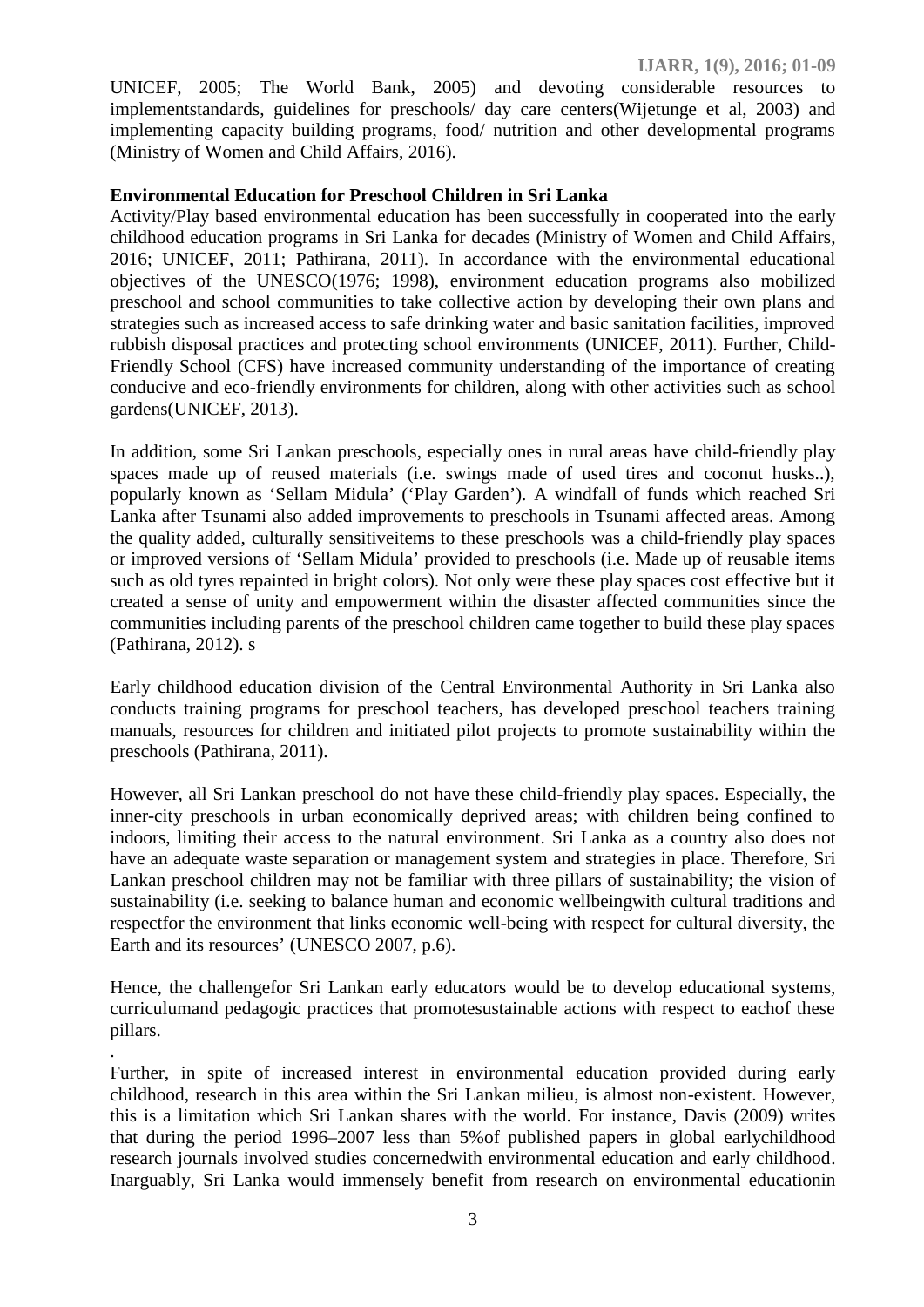early childhood. A reason for this lacuna could be due to the fact that it is extremely difficult to assess the knowledge, beliefs, and attitudes of very young children on complex concepts of environmental protection.

# **Assessing environmental practices of preschool children**

The terms monitoring, evaluation, and early childhood rarely appear together in everyday reading and conversation. Bycomparison, these seem to be a rigid concept that conjures up visions of formalized testing inappropriate foryoung children. Hence, assessing children should be a sensitive process carefully designed to yield optimum results. Literature carried out to assess young children's knowledge of concepts pertaining to the environment has used rating scales (Guide for Recycle, 2003) from the process.

Though environmental education has been provided to the children in Sri Lanka from their early childhood, studies carried out to explore the children's knowledge and skills pertaining environmental protection seem to be almost non-existent. The present study aims to explore the environmental protection knowledge and awareness of the preschoolers, in order to bridge this gap.

# **METHOD**

The aim of the present study was to explore the Sri Lankan preschool children's attitudes, pertaining to the environment by studying a selected group of young Sri Lankan children from Colombo (capital of Sri Lanka).

Children were assessed using pictorial rating scales to investigate the inquiry, pertaining to young children's knowledge on environmental protection such as saving energy, disposing of litter …).

#### **Participants**

For this section of the study, participants were 3 to 5 year old, 34 preschool children  $(M = 4.09$ ;  $S.D = .588$ , 13 boys (M = 3.91;  $S.D = .539$ ) and 21 girls (M = 4.19;  $S.D = .602$ ), from three sample setting in Colombo, Sri Lanka.

#### **Tools**

The pictorial rating scale, sticker chart, stickers and statements to identify children's awareness of environmental protection were used as tools for this study. The primary data source was a pictorial rating scale corresponding to 12 sentences in 6 pairs. The pictorial rating scale comprised of 12 pictures in six pairs. Each pair depicted issue in which children were either depicted to be protecting/conserving the environment (e.g. Some children like to pick up trash and throw it away)or destroying/harming it (Other children do not like to pick up trash). These picture cards corresponded to a two point rating scale. The children were requested to place a sticker against the choice of their preference which existed in a continuum of protecting the environment to polluting/harming it.

of the same age group. Instructions were explained to the children in a child-friendly manner. In order to identify whether the children understood the instructions a sample sentence ("I have seen birds") was read out and the children were asked to put a sticker under the appropriate column ("true", or "false").

After making sure that the children understood the instructions, the remaining 12 statements (06 pairs) on issues concerning environmental protection were read out and children were requested to put stickers or circle on the corresponding picture to indicate their preferences. These simple to comprehend statements contained sentences such as "Some children like to plant things" vs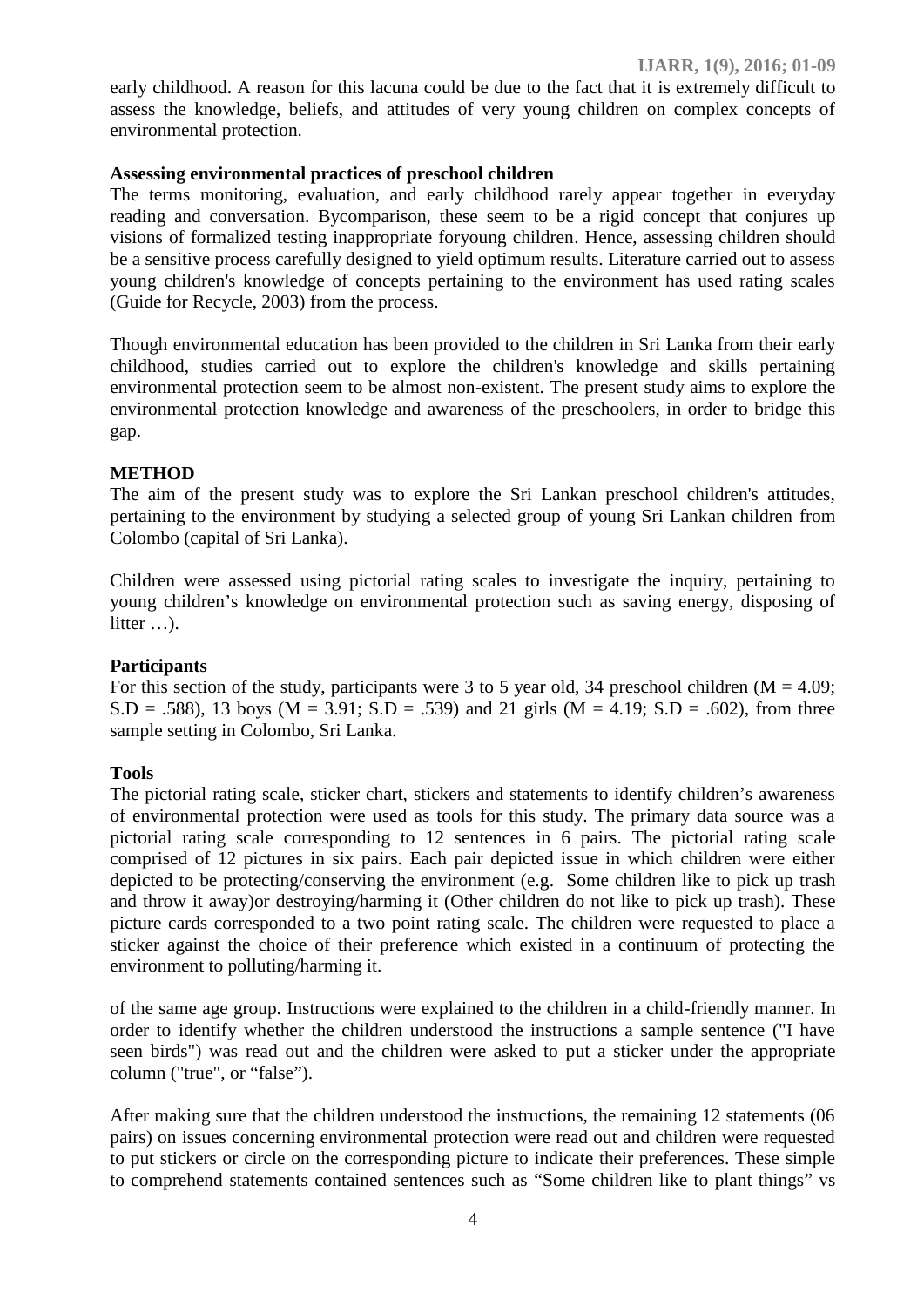"Other children like to destroy plants and crush flowers", and, "Some children love animals" vs. "Other children leave the water running when they brush their teeth".

# **PROCEDURE**

The pictorial rating scale was piloted initially with a panel of preschool teachers ( $n = 05$ ) and experts of early childhood education ( $n = 02$ ). During this process preschool teachers and experts were requested to gauge the pictorial rating scale for its age appropriateness and measuring environmental awareness of preschool children.

**Trustworthiness, Confidentiality, and Objectivity-** Permission was requested from the administrators of each institution to visit the preschool and administer the instruments to the children. Verbal permission was also requested from parents of all participating children through the head teacher at the preschools. In addition, the researcher kept the names of the children confidential. To ensure privacy and continued anonymity, pseudonyms were used, if and when necessary. The researcher was the only person who had access to the real names of the children. Peer and expert debriefing were used to ensure that personal biases, which may have taken place during the research process, would be identified and eliminated.

The preschool teachers from each location were met and the procedure of the study was explained to them. Then, each preschool teacher was requested to introduce the researcher to the children in a child-friendly manner. Next, the preschool teacher met with each group of children and informed them that they would be playing games and doing activities with the researcher and teachers. Then, a simple game was carried out to form the rapport, followed by a paper pencil task. In the following phase, children were provided sticker charts<sup>1</sup> and instructions on how to use them for the study. The children were encouraged to ask questions and clarify if they did not understand the procedure. After making sure that child participants understood the instructions, a sample sentence was read out to clarify their comprehension of the instructions provided. Next, 12 sentences to assess preschool children's knowledge, and attitudes pertaining to environmental protection were read one by one, and children were instructed to put stickers in the appropriate column in which they had to select one option out of the two options provided. It was hypothesized that choices of the children would illustrate their knowledge and attitudes pertaining to each sentence on environmental prevention. A period of two months was assigned for this task.

#### **RESULTS**

| Table 01: Attitudes of the Sri Lankan preschool children pertaining to environment |     |       |       |       |      |
|------------------------------------------------------------------------------------|-----|-------|-------|-------|------|
| <b>Statement</b>                                                                   | YES |       |       |       |      |
|                                                                                    | f   | $\%$  | М     | S.D   | P    |
| 1. Some children leave the water running<br>when they brush their teeth            | 6   | 17.6% | 1.824 | 0.387 | 0.00 |
| But other children always turn the water<br>off when they brush their teeth $(+)$  | 28  | 82.4% |       |       |      |
| 2. Some children love animals $(+)$                                                | 31  | 91.2% | 1.088 | 0.288 | 0.00 |
| Other children hurt animals                                                        | 03  | 8.8.% |       |       |      |
| 3. Some children like to play inside a room/<br>preschool                          | 11  | 32.4% | 1.676 | 0.475 | 0.40 |
| Other children like to play outside(+)                                             | 23  | 67.6% |       |       |      |

**Table 01: Attitudes of the Sri Lankan preschool children pertaining to environment**

 $1$  Child-friendly data collection tool in the form of a rating scale, which requested the children to paste stickers on to an appropriate answer box to record their knowledge on child protection.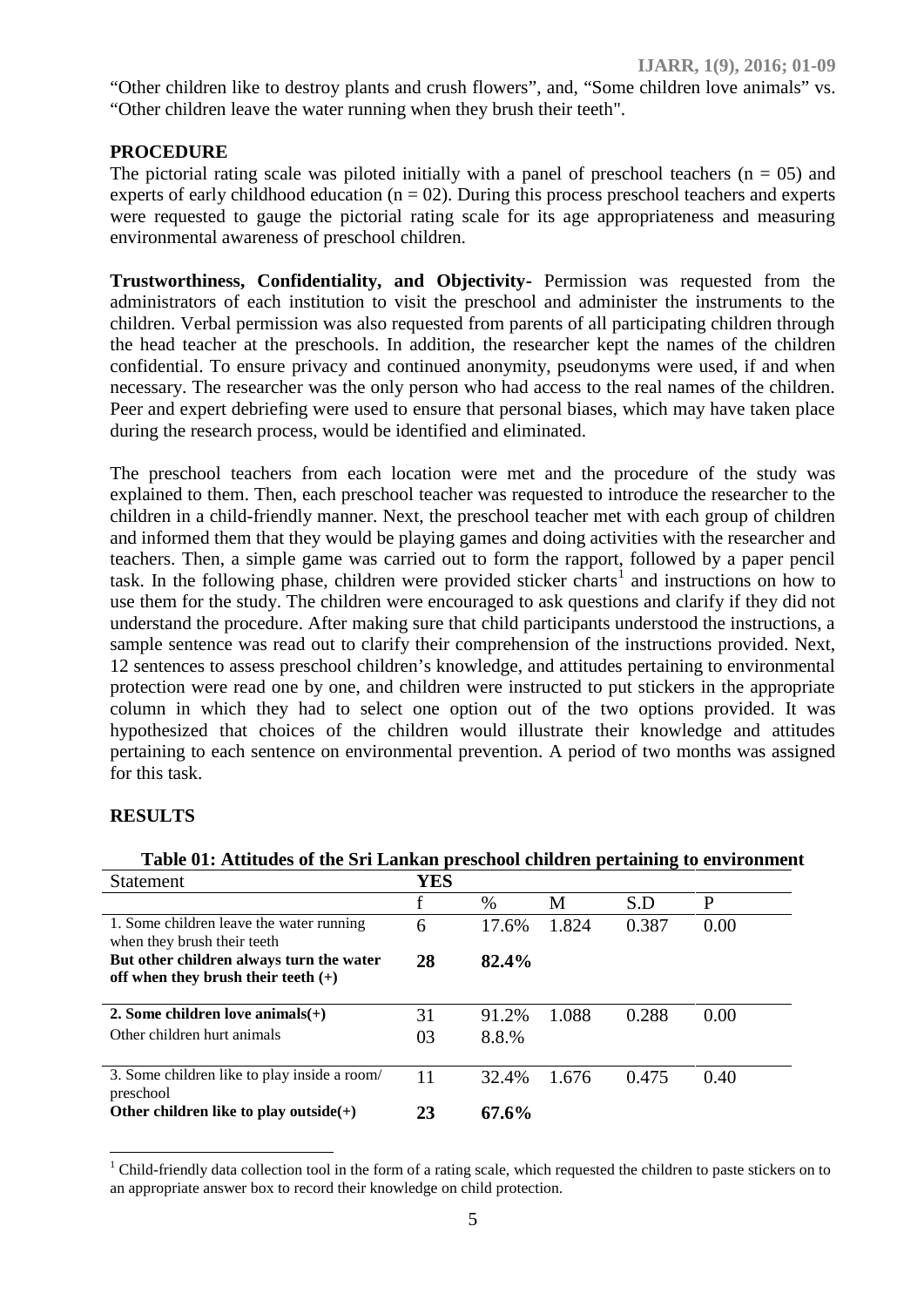| 4. Some children like to pick up trash and<br>throw it $away(+)$<br>Other children do not like to pick up trash                         | 32<br>02 | 94.1%<br>5.9%    | 1.059 | 0.239 | 0.00 |
|-----------------------------------------------------------------------------------------------------------------------------------------|----------|------------------|-------|-------|------|
| 5. Some children like to plant things $(+)$<br>Other children like destroy plants and crush<br>flowers                                  | 31<br>03 | $91.2\%$<br>8.8% | 1.088 | 0.288 | 0.00 |
| 6. Some children leave the lights on when<br>they leave a<br>room<br>Other children turn the lights off when<br>they leave a room $(+)$ | 06<br>28 | 17.6%<br>82.4%   | 1.824 | 0.387 | 0.00 |

Results of table 1 convey the attitudes of the children who participated in the study. Accordingly majority of the children have said that they do not leave the water running when they brush their teeth (28, 82.4%), love animals (31, 91.2%), like to play outside (23, 67.6%),pick trash (32, 94.1%), like to plant things (31, 91.2), turn the lights off when they leave a room (28, 82.4%).

|              | Table 02: Total score of boys and girls |             |              |  |  |  |  |
|--------------|-----------------------------------------|-------------|--------------|--|--|--|--|
| <b>Score</b> | <b>Girls</b>                            | <b>Boys</b> | <b>Total</b> |  |  |  |  |
| 3            |                                         |             |              |  |  |  |  |
| 4            |                                         | 3           |              |  |  |  |  |
| 5            | 5                                       |             | 9            |  |  |  |  |
| 6            | 14                                      | 6           | 20           |  |  |  |  |
| Total        | 21                                      | 13          | 34           |  |  |  |  |

*Minimum = 03; Maximum = 06; Median = 06; M = 5.412; S.D = 0.821*

The total score procured by each child for the pictorial rating scale was calculated based on a scoring criterion developed on ECCD expert opinion. When children's attitudes of the environment have calculated the scores ranged between03 to 06 (*M = 5.412; S.D = 0.821*). The mean ( $M = 5.412$ ) was close to the maximum score ( $n = 06$ ). The majority of the children in the study had procured the maximum score  $(n = 20, 58.8\%; girls = 14, 41.2\%; boys = 06, 17.6\%)$ conveying that majority of the children have pro-environmental attitudes to environmental protection ( $p < .05$ ). Therefore, it could be said that on the whole that preschool children carry positive attitudes pertaining to the environment.

#### **DISCUSSION**

The aim of the present research was to explore the preschool children's attitudes pertaining to the environment. Children's attitudes pertaining to saving energy, keeping the environment clean and caring for plants/animals were explored using a pictorial rating scale corresponding to 12 sentences in 6 pairs. Results conveyed that the majority of children who responded to the pictorial rating scale displayed pro-environmental attitudes.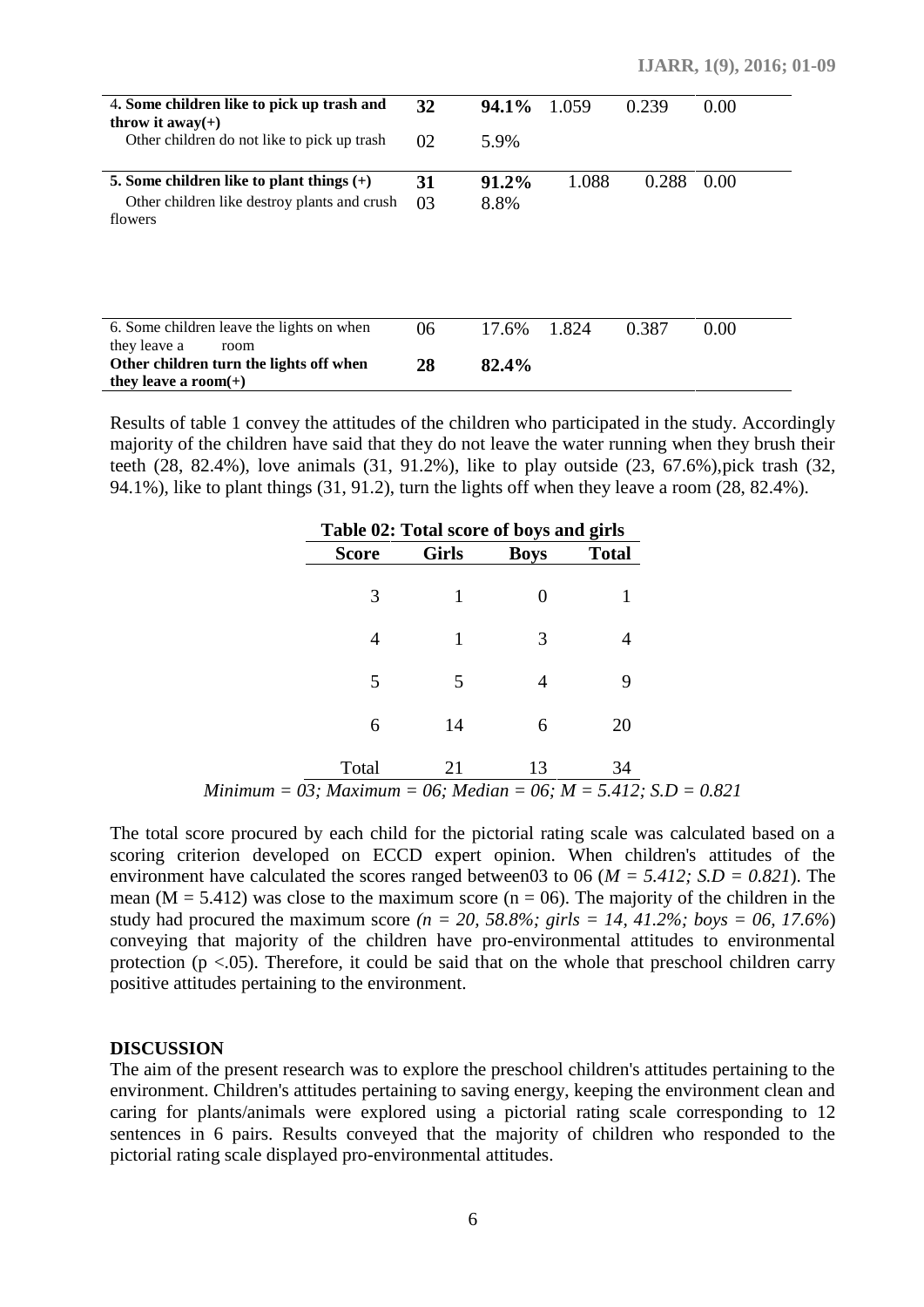Exploring environmental attitudes of young children can be considered an important variable within the milieu of early childhood environmental education. Especially when developing positive attitudes pertaining to environmental protection (Pratt, 2009). Therefore, exploring the existing attitudes of the young children can be considered an investment that adults should be making to deal with present and future environmental problems of the globe (Biriukova, 2005; Nikolaeva, 2008).

Hence, this study contributes to the existing literature in several ways. First, a careful review of the literature on Sri Lankan children's attitudes pertaining to environment conveys that this is the only study systematically carried out to assess such. Second, it generated an evaluation tool to assess young children's environmental attitudes. Since a major limitation of studying attitudes of young children exist in the field of availability of tools, it is envisaged that this quantitative child-friendly measurewould be an asset to future researchers conducting research on similar topics.

However, the present research had several limitations. First, the study was primarily limited by its sample size. Second, the quality of the present study could have been enhanced by including children from varied ethnic, religious and socio-economic backgrounds. Third, the number of children could have been evenly distributed across gender. Fourth, interviewing child participants to explore their attitudes pertaining to environmental protection along with the pictorial rating scale would have generated additional insights to the topic, adding important qualitative data and greater insights into the children's thoughts and opinions. Fifth, the study could have achieved greater sensitivity through the maintenance of gender equality in its pictorial depiction (e.g. the pictorial scale lacked gender equality in two pictures with girls being depicted in the role of a protagonist while boys depicted as antagonists). Therefore, it is recommended that future studies also require maintaining gender balance when depicting children antagonists and protagonists of environment protection/destruction when exploring attitudes of the young children.

Further, the study was limited by its early approaches to environmental issues such as saving energy. However, literature conveys that even pre-schoolers possess a sophisticated understanding of waste issues (Pratt, 2009; Palmer, Grodzinska-Jurczak, & Suggate, 2003). Literature also conveys that young children are aware of various environmental problems (e.g., pollution, litter, hazardous wastes) and can reliably distinguish environmental problems from one another (Cohen & Horm-Wingard, 1993). Therefore, future studies carried out in the Sri Lankan milieu need to concentrate in detail specific environmental practices of young children such as their awareness pertaining to waste management (i.e. waste separation, reusing and recycling of waste) as well as their knowledge and attitudes pertaining to environmental pollution.

Further, a significant feature of early childhood environmental education involves childrenexperiencing and acquiring various environmental concepts through play (Edwards. &Cutter-Mackenzie, 2011; Cutter-Mackenzie, & Edwards, 2006). Even though preschools in Sri Lanka use varied environmental concepts in its early childhood education, the pedagogy of it has not been systematically explored. Hence, the present research also stresses the importance of conducting research on the optimum ways of imparting environmental education to young children.

Globally, postdevelopment research into play-basedlearning and the role of environmental educationin early childhood curriculum have largely evolvedindependently of each other during the past two decades (Edwards et al, 2011). However, the importance of it to each other and the future of Sri Lanka are unquestionable. Hence, the present study urges the importance of and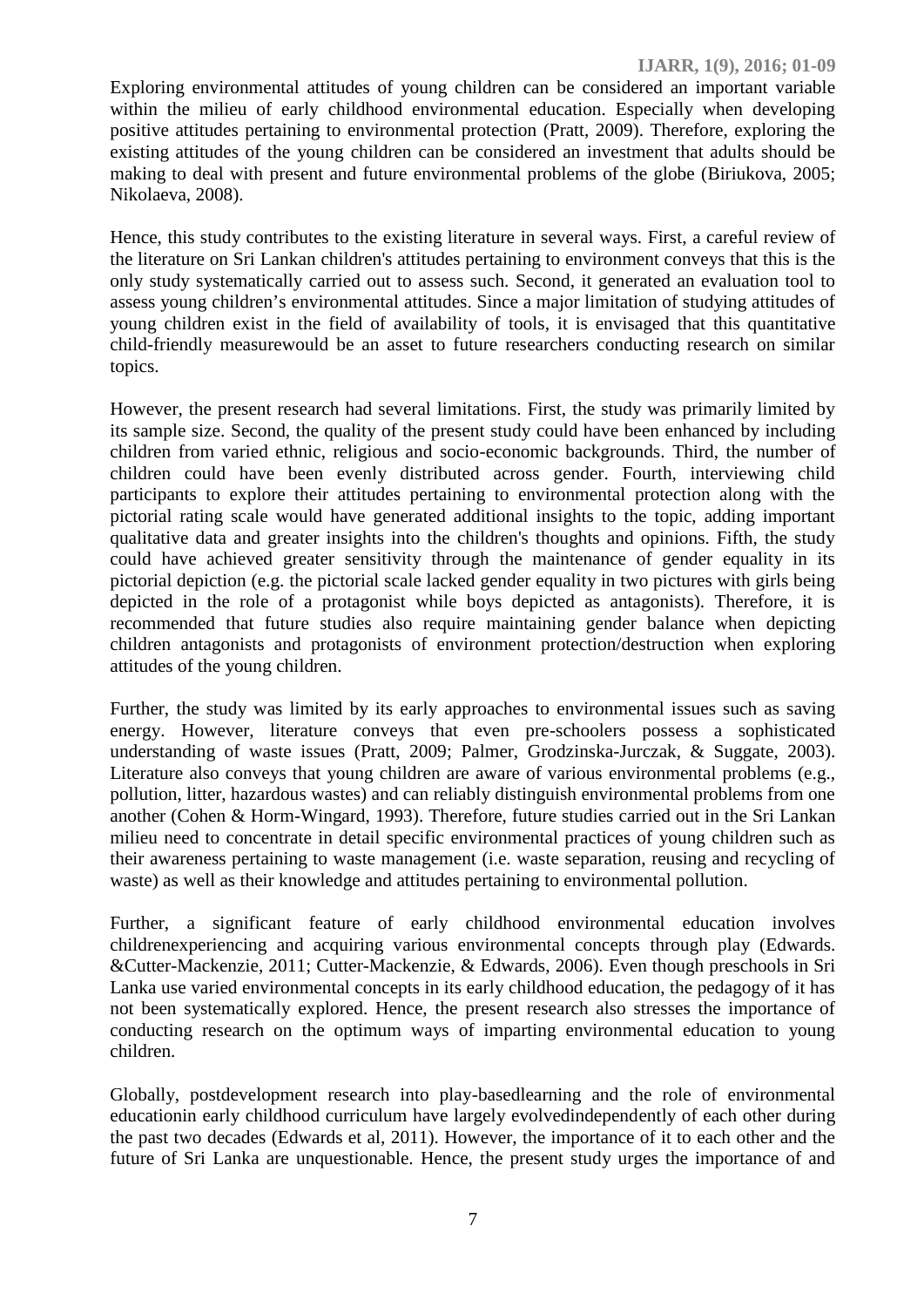urgentneed for research on these topics in the Sri Lankan milieu (i.e. practice of early childhoodenvironmental education and ways it can be provided through play-based learning).

**IJARR, 1(9), 2016; 01-09**

Finally, it could be said that practices pertaining to environmental protection thrive on consistency and teamwork. Policy makers, educationists, and preschool teachers should work together in regular professional interactions for the common good of the children and the preschool. If and when possible, evaluations should be carried out in a scientific manner to explore the knowledge, attitudes, and skills pertaining to the environmental protection of young children. Preschool teacher training programs should incorporate culturally appropriate and economically feasible evaluation tools. Evaluation should be ongoing and contain strategies to promote the environment education within young children.

The outcomes of the present study convey that majority of the children in the study displayed pro-environmental attitudes. Hence, the present study could be described as an exploration which outlined the general picture of young Sri Lankan children's attitudes pertaining to the environment.

#### **REFERENCES**

- Biriukova, N.A. (2005). The formation of an ecologicalconsciousness.Russian Education & Society,47(12), 34-35.
- Chapman, D. & Sharma, K. (2001). Environmental Attitudes and Behavior of Primary and Secondary Students in Asian Cities: An Overview Strategy for Implementing an Eco- School Programme. The Environmentalist. 21, 265-272.
- Chawla, L., & Cushing, D. F. (2007). Education for strategicenvironmental behavior. Environmental Education Research,13(4), 437–452.
- Cohen, S., & Horm-Wingard, D. (1993). Children and the environment: Ecological awareness among preschool children. *Environment and Behavior, 25,* 103-120.
- Cutter-Mackenzie, A., & Edwards, S. (2006). Everydayenvironmental education experiences: the role of content inearly childhood education. Australian Journal of Environmental Education, 22(2), 13 – 19.
- Davis, J. (1998). Young Children, Environmental Education, and the Future. *Early Childhood Education Journal,*26 (2):117 -123.
- Davis, J.M. (2010) What is early childhood education for sustainability? In. Davis J. (Ed.) *Young children and the environment: Early education for sustainability.* Melbourne: Cambridge Press
- Edwards, S. &Cutter-Mackenzie, A. (2011). Environmentalising early childhood education curriculum through pedagogies of play. Australian Journal of Early Childhood. 36(1), 51-59.
- Gardner, H. (1999). Intelligence Reframed: Multiple Intelligences for the Twenty-first Century. New York: Basic Books.
- Guide for Recycle. (2003). Accessed on  $20<sup>th</sup>$  of January 2016 at http://www.recyclingguide.org.uk
- Harlan, J. & Rivkin, M. (2007). Science Experiences for the Early Childhood Years: An Integrated Affective Approach.Englewood Cliffs, New Jersey: Prentice Hall.
- Hudson, S.J. (2001). Challenges for environmental education: issues and ideas for the  $21<sup>st</sup>$ century, Bio Science, 51 (4), 283 – 288.
- Ministry of Women and Child Affairs (2016). Retrieved on  $3<sup>rd</sup>$  of July, from, http://www.childwomenmin.gov.lk/English/institutes/children-s-secretariat/main development-programme.
- Nikolaeva, S. (2008). The ecological education ofpreschool children.Russian Education & Society,50(3), 64-72.doi:10.2753/RES1060